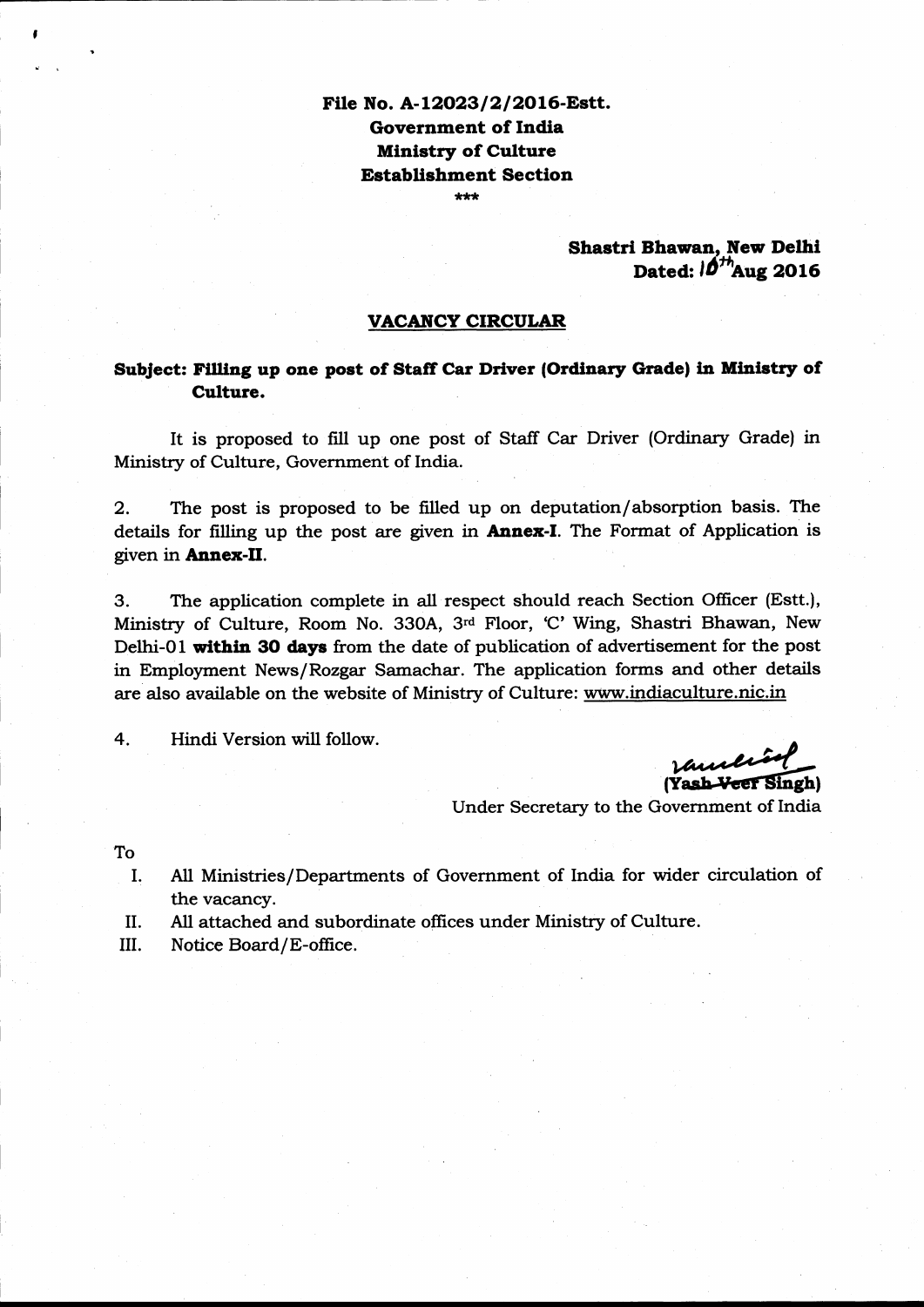#### **Government of India Ministry of Culture Establishment Section**  $***$

### Filing up the post of Staff Car Driver (Ordinary Grade) in Ministry of Culture

Applications are invited in duplicate from eligible candidates for filling up one post of Staff Car Driver (Ordinary Grade) in Ministry of Culture, Govt. of India. The details are as under:

| $\mathbf{1}$   | Name of the post        | Staff Car Driver (Ordinary Grade)                                       |  |  |
|----------------|-------------------------|-------------------------------------------------------------------------|--|--|
| $\mathbf 2$    | Number of post          | One                                                                     |  |  |
| $\overline{3}$ | Mode of Recruitment     | Deputation/Absorption                                                   |  |  |
| 4              | Scale of Pay/ Grade     | PB-I, Rs.5200-20200+Grade Pay Rs.1900/- (As                             |  |  |
|                | Pay                     | per the pre-revised structure)                                          |  |  |
|                |                         | Level 2, Rs.19900-62300/- (As per 7 <sup>th</sup> CPC)                  |  |  |
| 5              | Age Limit for applying  | Not exceeding 56 years as on the last date of                           |  |  |
|                | (As on the date<br>of   | submission of application in terms of DoP&T                             |  |  |
|                | publication<br>of       | guidelines.                                                             |  |  |
|                | advertisement<br>in     |                                                                         |  |  |
|                | <b>Employment News)</b> |                                                                         |  |  |
| 6              | Qualification           | <b>Essential:</b>                                                       |  |  |
|                |                         | i. Possession of a valid driving license for motor                      |  |  |
|                |                         | cars.                                                                   |  |  |
|                |                         | ii. Knowledge of motor mechanism (the candidate                         |  |  |
|                |                         | should be able to remove minor defects in                               |  |  |
|                |                         | vehicles); and                                                          |  |  |
|                |                         | iii. Experience of driving a motor car for at least                     |  |  |
|                |                         | five years.<br>Desirable:                                               |  |  |
|                |                         | i. 8 <sup>th</sup> standard pass.                                       |  |  |
| $\overline{7}$ | Eligibility<br>for      | Regular despatch riders and erstwhile Group 'D'                         |  |  |
|                | deputation/absorption   | employees (now MTS Gr. C) in Ministry of                                |  |  |
|                |                         | Culture who possess valid driving license for                           |  |  |
|                |                         | motor cars on the basis of a driving test to assess                     |  |  |
|                |                         | their competence to drive motor cars.                                   |  |  |
|                |                         |                                                                         |  |  |
|                |                         | Failing above, officials holding the post of regular                    |  |  |
|                |                         | despatch<br>riders<br>and erstwhile<br>Group<br>'D'                     |  |  |
|                |                         | <b>MTS</b><br>(now<br>C <sub>1</sub><br>in<br>other<br>employees<br>Gr. |  |  |
|                |                         | who<br>fulfill<br>the<br>Ministries/Departments                         |  |  |
|                |                         | qualifications as given in S. No. 6 above.                              |  |  |
| 8              | Tenure of deputation    | The deputation tenure will be of 3 years.                               |  |  |
| 9              | Place of Duty           | New Delhi                                                               |  |  |
| 10             | Last date of receipt of | The applications complete in all respects should                        |  |  |
|                | applications            | reach Section Officer (Estt.), Ministry of Culture,                     |  |  |
|                |                         | Room No. 330A, 3rd Floor, 'C' Wing, Shastri                             |  |  |
|                |                         | Bhawan, New Delhi-01 within 30 days from the                            |  |  |
|                |                         | date of publication of advertisement for the post                       |  |  |
|                |                         | in Employment News/Rozgar Samachar.                                     |  |  |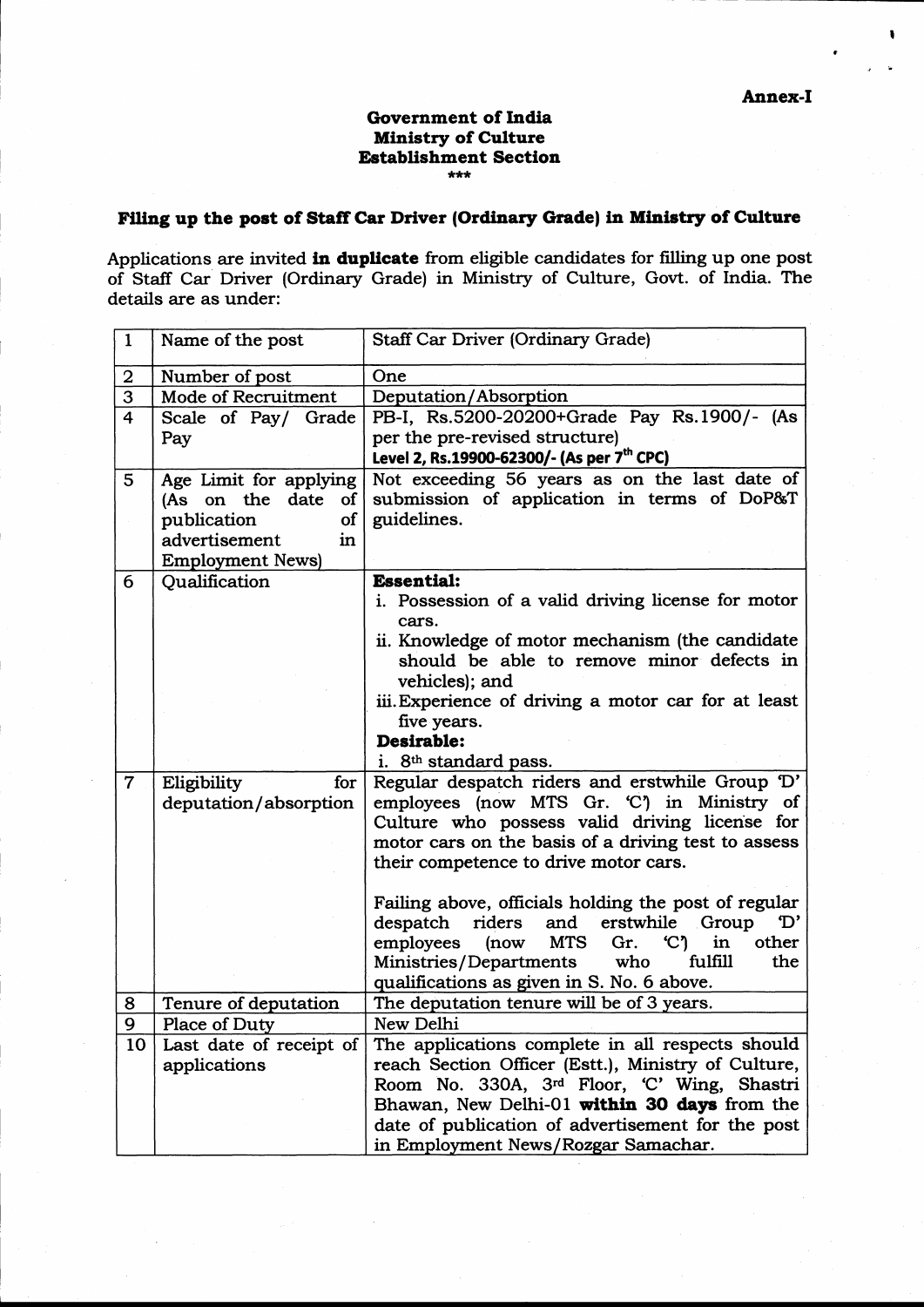# Application for the post of Staff Car Driver (Ordinary Grade) in Ministry of<br>Culture

| $\mathbf{1}$   | Name in Block letters                                                                                                    |                         |                                                                                       |      |    |              |               |                                  |
|----------------|--------------------------------------------------------------------------------------------------------------------------|-------------------------|---------------------------------------------------------------------------------------|------|----|--------------|---------------|----------------------------------|
| $\overline{2}$ | Address/ Tel<br>Mobile No./ E-mail ID                                                                                    | No. /                   |                                                                                       |      |    |              |               | <b>PHOTO</b>                     |
| 3              | $\circ$ f<br>Date<br>Christian era)                                                                                      | <b>Birth</b><br>$(\ln$  |                                                                                       |      |    |              |               |                                  |
| 4              | Age as on the last date<br>$\mathbf{f}$<br>application                                                                   | submission<br><b>of</b> |                                                                                       |      |    |              |               |                                  |
| $5\phantom{1}$ |                                                                                                                          |                         | <b>Educational and other Qualifications:</b>                                          |      |    |              |               |                                  |
|                |                                                                                                                          |                         |                                                                                       |      |    |              |               |                                  |
|                |                                                                                                                          |                         |                                                                                       |      |    |              |               |                                  |
| 6              | Application<br>deputation<br>Absorption or either                                                                        | for<br>or               |                                                                                       |      |    |              |               |                                  |
| $\overline{7}$ |                                                                                                                          |                         | Details of Employment in chronological order:                                         |      |    |              |               |                                  |
|                | Name of Post held<br>Office                                                                                              |                         | <b>Nature</b><br>of $ $<br>employment<br>i.e., Ad-hoc<br>or temporary<br>quasi-<br>or | From | To | Scale<br>Pay | $of \sqrt{ }$ | Nature of<br>duties<br>performed |
|                |                                                                                                                          |                         | permanent<br>or<br>permanent<br>or<br>deputation                                      |      |    |              |               |                                  |
|                |                                                                                                                          |                         |                                                                                       |      |    |              |               |                                  |
|                |                                                                                                                          |                         |                                                                                       |      |    |              |               |                                  |
|                |                                                                                                                          |                         |                                                                                       |      |    |              |               |                                  |
| 8              | Please state clearly whether in the light of the entries<br>made by you above, you meet the requirements of the<br>post. |                         |                                                                                       |      |    |              |               |                                  |
| 9              | Additional<br>which applicant would like<br>mention<br>suitability for the post.                                         |                         |                                                                                       |      |    |              |               |                                  |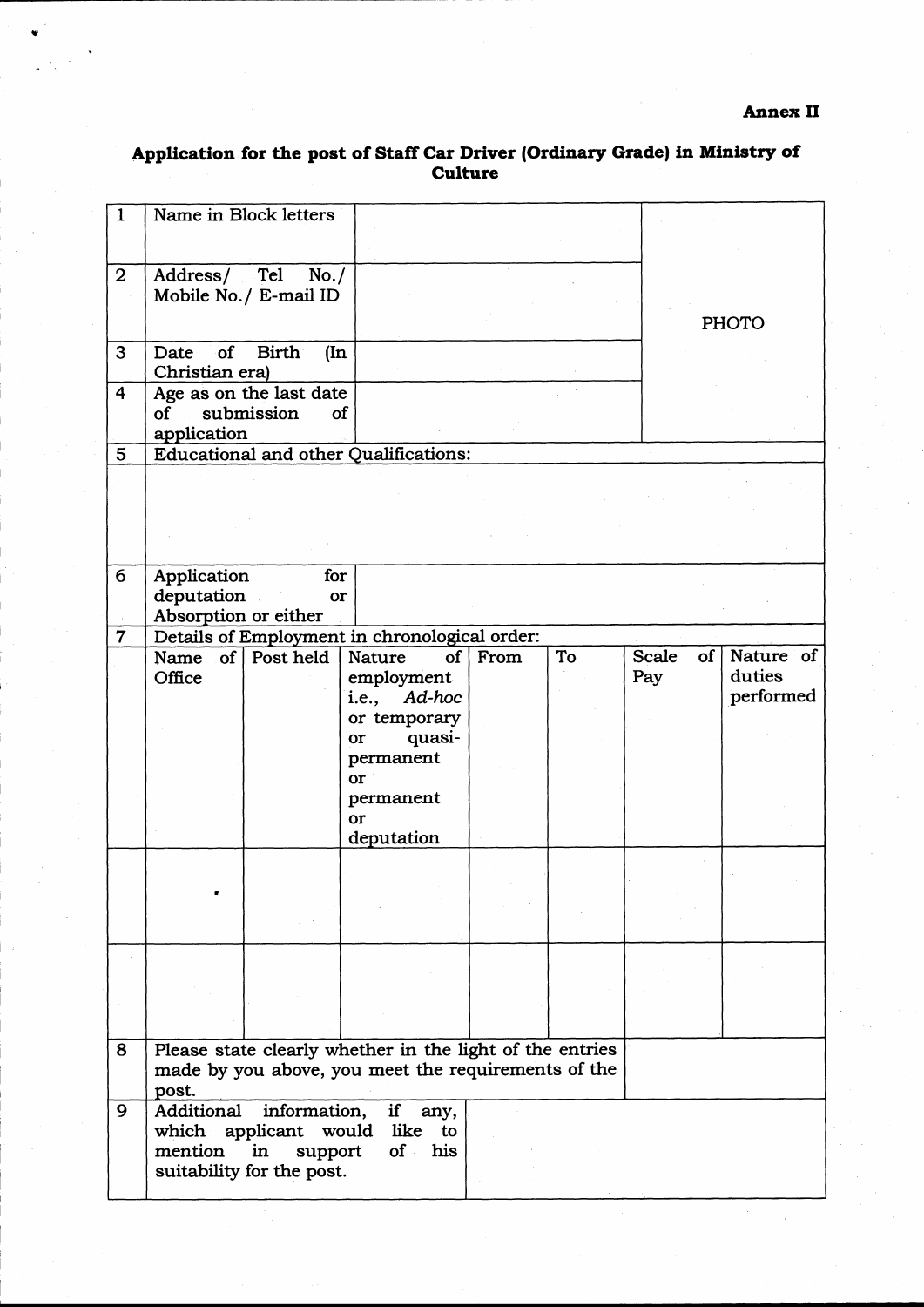| 10   List of documents attached (All documents should be self attested. Application<br>should be continuously page numbered) |  |  |  |  |  |  |  |
|------------------------------------------------------------------------------------------------------------------------------|--|--|--|--|--|--|--|
| Name of the documents<br>Page No.                                                                                            |  |  |  |  |  |  |  |
|                                                                                                                              |  |  |  |  |  |  |  |
|                                                                                                                              |  |  |  |  |  |  |  |
|                                                                                                                              |  |  |  |  |  |  |  |

I hereby declare that all statements made in this application are true, complete and correct to the best of my knowledge and belief. I understand that in the event of any information being found suppressed/ false or incorrect or ineligibility being detected before or after the selection, my candidature/ appointment is liable to be cancelled.

Signature of the candidate **Signature** of the candidate

Name of Candidate

Mobile No.

Place: Date:

#### CERTIFICATE/DOCUMENTS TO BE GIVEN BY HEAD OF OFFICE OF THE APPLICANT

- 1. It is certified that the particulars furnished by the oflicial are correct.
- 2. It is certified that no disciplinary/ vigilance case is either pending or contemplated against the applicant and he/she is clear from the Vigilance angle.
- 3. It is certified that no major/minor penalty has been imposed or contemplated on him/her during last 1O years.
- 4. The record of service of the official has been carefully scrutinized and it is certified that there is no doubt about his/her integrity.
- 5. This office has no objection and the applicant will be imrnediately relieved consequent upon his/her selection for the post.
- 6. The photocopies of the ACRs for the last 5 years duly attestgd on each page are enclosed.

Place: Date: \_\_\_\_\_\_\_\_\_

| Signature:   |  |
|--------------|--|
| Name:        |  |
| Designation: |  |

p

OFFICIAL SEAL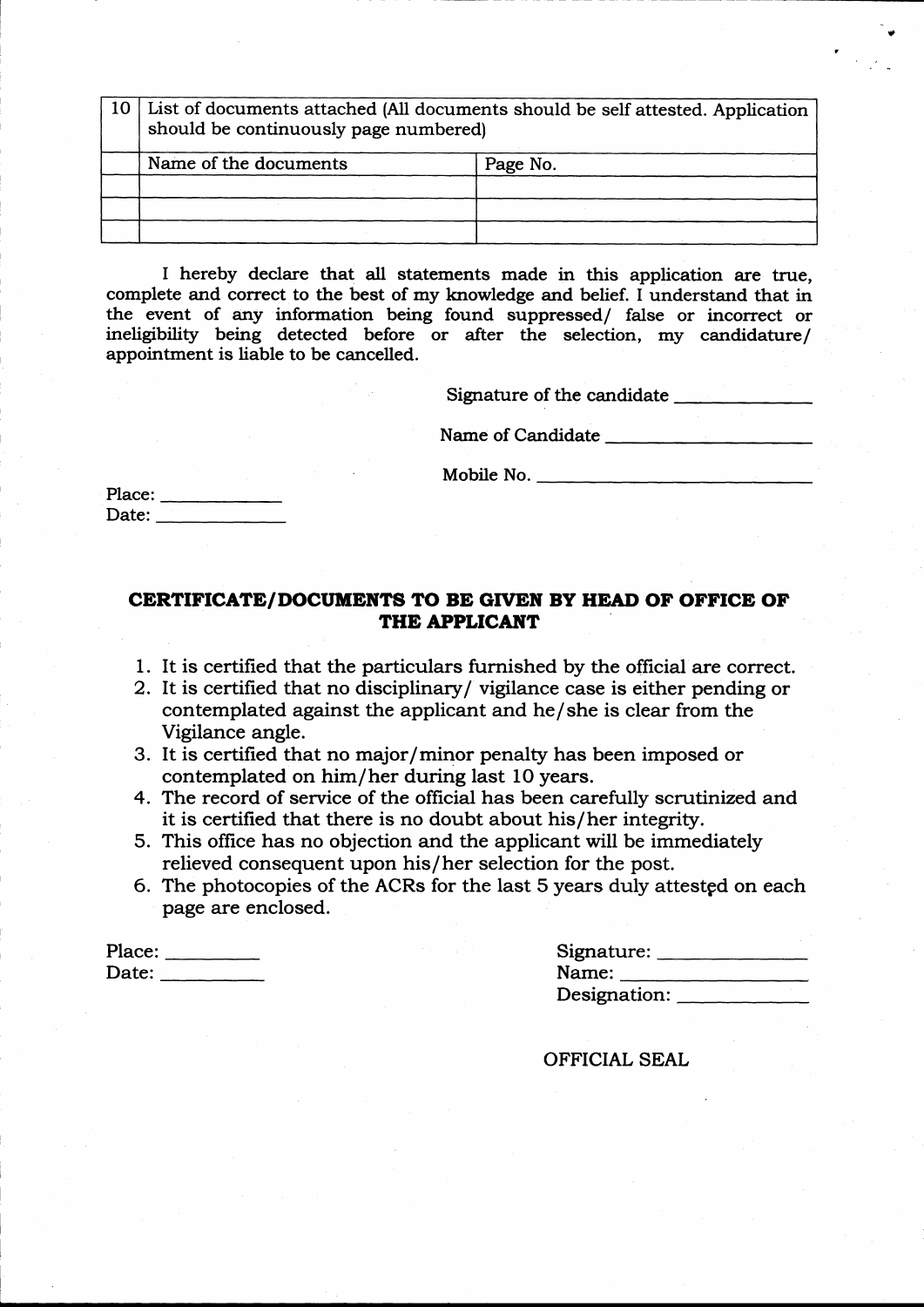#### फा. सं. ए-12023/2/2016-स्था. भारत सरकार संसकृति मंत्रालय सुथापना अनुभाग

शासुत्री भवन, नई दिल्ली दिनांक: 10 अगसूत, 2016

#### रिक्ति परिपत्र

विषय :- संस्कृति मंत्रालय में स्टाफ कार ड्राइवर (सामान्**य ग्रेड) के एक पद को भरना।** 

संसुकृति मंत्रालय, भारत सरकार में सुटाफ कार ड्राइवर (सामान्**य ग्रेड) के एक पद को भरने का प्रसुता**व है।

इस पद को प्रतिनियुक्ति/ आमेलन के आधार पर भरने का प्रसुताव है। पद को भरने संबंधी बुयौरे <mark>अनुलग्नक-</mark>I  $2.$ में दिए गए हैं। आवेदन का प्रपत्र अनुलगुनक-II में दिया गया है।

सभी तरीके से पूर्ण आवेदन पत्र एम्पुलायमेंट न्यूज/रोजगार समाचार में पद के विज्ञापन के प्रकाशन की तिथि  $3.$ से 30 दिनों के भीतर अनुभाग अधिकारी (सुथापना), संसुकृति मंत्रालय, कमरा सं. 330ए, तृतीय तल, 'सी' विंग, शास्त्री भवन, नई दिल्ली- 110001 को पहुंच जाने चाहिए। आवेदन पत्र और अन्**य ब्**यौरे संस्कृति मंत्रालय की वेबसाइट www.indiaculture.nic.in पर भी उपलब्ध हैं।

अवर सचिव. भारत सरकार

#### प्रतिलिपि प्रेषित:

- भारत सरकार के सभी मंत्रालय/विभाग को इस रिक्ति के व्**यापक परिचालन हेतु**। I.
- संसुकृति मंत्रालय के नियंत्रणाधीन सभी संबद्ध और अधीनसुथ कार्यालय। II.
- नोटिस बोर्ड/ई-ऑफिस III.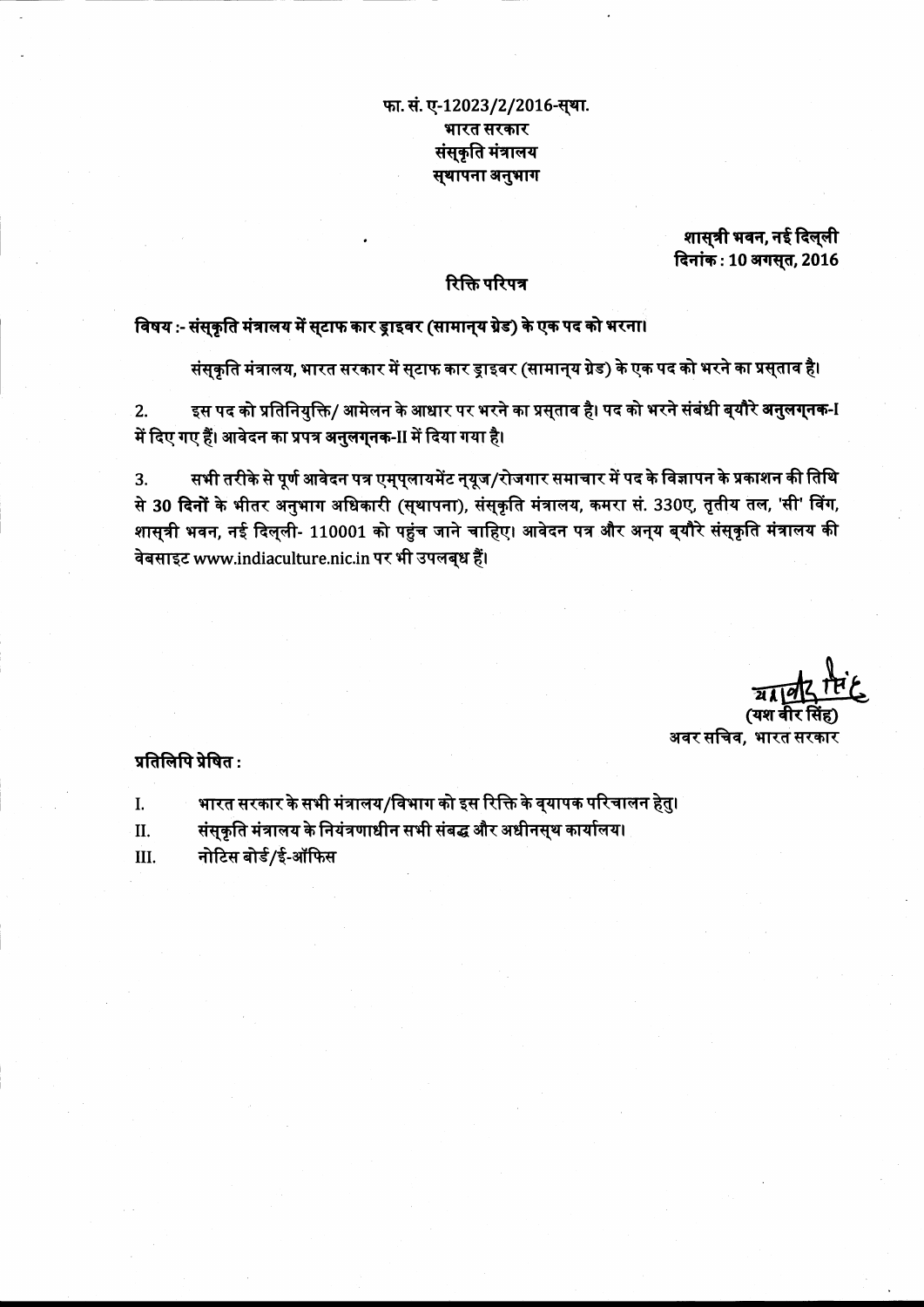#### भारत सरकार संस्कृति मंत्रालय स्थापना अनुभाग

## संस्कृति मंत्रालय में स्टाफ कार ड्राइवर (सामान्**य ग्रेड) के एक पद को भरना।**

संस्कृति मंत्रालय, भारत सरकार में स्**टाफ कार ड्राइवर (सामान्**य ग्रेड) के एक पद को भरने के लिए पात्र अभ्**यर्थियों से**<br>दो <mark>प्रतियों</mark> में आवेदन पत्र आमंत्रित किए जाते हैं। ब्**यौरे निम्**नानुसार हैं :

| $\mathbf{1}$            | पद का नाम                          | स्टाफ कार ड्राइवर (सामान्य ग्रेड)                                         |
|-------------------------|------------------------------------|---------------------------------------------------------------------------|
| $\overline{2}$          | पद की संख्या                       | एक (01)                                                                   |
| $\overline{3}$          | भर्ती का तरीका                     | प्रतिनियुक्ति/आमेलन                                                       |
| $\overline{\mathbf{4}}$ | वेतनमान/ग्रेड वेतन                 | पीबी-1, 5200-20200 रुपए और 1900/- रु. ग्रेड वेतन (पूर्व संशोधित           |
|                         |                                    | संरचना के अनुसार)                                                         |
|                         |                                    | लेवल 2, 19900-62300/- रु. (7वें केन्द्रीय वेतन आयोग के अनुसार)            |
| $\overline{5}$          | आवेदन करने के लिए आयु-सीमा         | कार्मिक एवं प्रशिक्षण विभाग के दिशा-निर्देशों के अनुरूप आवेदन प्रसुतुत    |
|                         | (रोजगार समाचार में विज्ञापन के     | करने की अंतिम तारीख को 56 वर्ष से अधिक नहीं होना चाहिए।                   |
|                         | प्रकाशन की तारीख को)               |                                                                           |
| 6                       | अर्हता                             | अनिवार्य:                                                                 |
|                         |                                    | i. मोटर कार के लिए वैध ड्राइविंग लाइसेंस होना चाहिए।                      |
|                         |                                    | ii.  मोटर कार के कलपुर्जों के बनावट की जानकारी (अभ् <b>यर्थी को वाहन</b>  |
|                         |                                    | में मामूली खराबी ठीक करने का ज्ञान होना चाहिए); और                        |
|                         |                                    | iii. कम से कम 5 वर्षों के लिए मोटर कार चलाने का अनुभव होना                |
|                         |                                    | चाहिए।                                                                    |
|                         |                                    | वांछनीय:                                                                  |
|                         |                                    | i. 8वीं कक्षा उत् <b>तीर्ण</b>                                            |
| $\overline{7}$          | प्रतिनियुक्ति/आमेलन के लिए पात्रता | संस्कृति मंत्रालय में नियमित डिस्पैच राइडर और तत्कालीन समूह 'घ'           |
|                         |                                    | कर्मचारी (अब एमटीएस समूह 'ग') जिनके पास मोटर कार चलाने की                 |
|                         |                                    | उनकी क्षमता का आकलन करने के लिए ड्राइविंग टेसुट के आधार पर                |
|                         |                                    | मोटर कार का वैध ड्राइविंग लाइसेंस हो।                                     |
|                         |                                    | उपरोक्त के न होने पर, अन् <b>य मंत्रालयों/विभागों में नियमित डिस्</b> पैच |
|                         |                                    | राइडर और तत्कालीन समूह 'घ' कर्मचारी (अब एमटीएस समूह 'ग') का               |
|                         |                                    | पद धारण करने वाले ऐसे कार्मिक, जो उपर्युकृत क्रम सं. 6 में दी गई          |
|                         |                                    | अर्हताओं को पूरा करते हों।                                                |
|                         |                                    |                                                                           |
| 8                       | प्रतिनियुक्ति की अवधि              | प्रतिनियुक्ति की अवधि तीन वर्षों के लिए होगी।                             |
| 9                       | कार्य का स् <b>थान</b>             | नई दिल्ली                                                                 |
| 10                      | आवेदन की प्राप्ति की अंतिम तिथि    | सभी तरीके से पूर्ण आवेदन पत्र एम्प्लायमेंट न्यूज/रोजगार समाचार में        |
|                         |                                    | पद के विज्ञापन के प्रकाशन की तिथि से 30 दिनों के भीतर अनुभाग              |
|                         |                                    | अधिकारी (स्थापना), संस्कृति मंत्रालय, कमरा सं. 330ए, तृतीय तल,            |
|                         |                                    | 'सी' विंग, शासुत्री भवन, नई दिलुली- 110001 को पहुंच जाने चाहिए।           |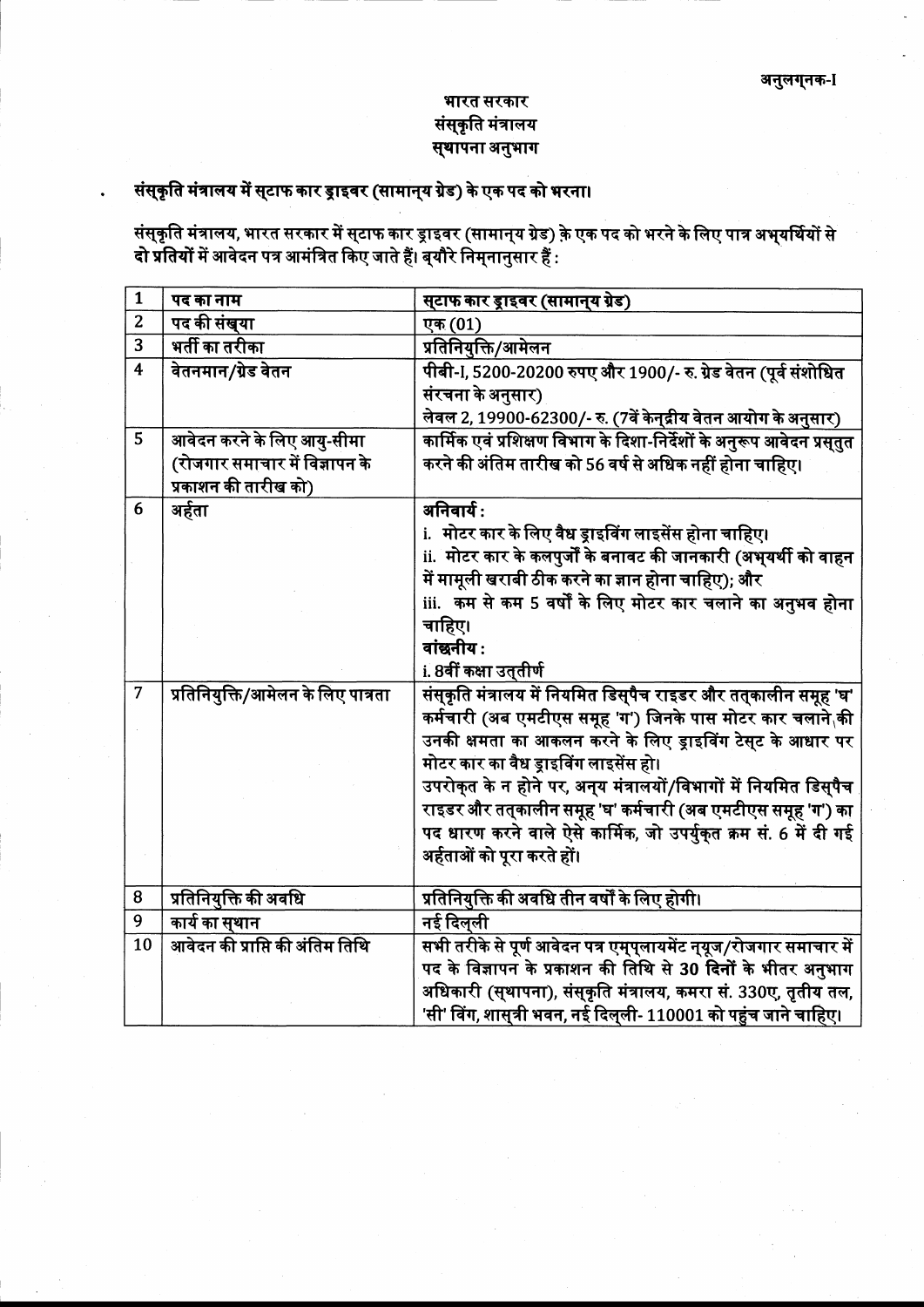अनुलग्**नक**-II

## संस्कृति मंत्रालय में स्**टाफ कार ड्राइवर (सामान्**य ग्रेड) के पद के लिए आवेदन पत्र।

| $\mathbf{1}$   | सुपष् <b>ट अक्षरों में ना</b> म                                                                                                               |                                                                                                                                                                          |                                                                                                         |      |    |         |                               |  |
|----------------|-----------------------------------------------------------------------------------------------------------------------------------------------|--------------------------------------------------------------------------------------------------------------------------------------------------------------------------|---------------------------------------------------------------------------------------------------------|------|----|---------|-------------------------------|--|
| $\overline{2}$ | पता/दूरभाष सं./मोबाइल नं./ई-मेल आईडी                                                                                                          |                                                                                                                                                                          |                                                                                                         | फोटो |    |         |                               |  |
| 3              | जन्म तिथि (ईस्वी सन में)                                                                                                                      |                                                                                                                                                                          |                                                                                                         |      |    |         |                               |  |
| 4              | आवेदन प्रस्तुत करने की अंतिम तिथि को आयु                                                                                                      |                                                                                                                                                                          |                                                                                                         |      |    |         |                               |  |
| 5              | शैक्षणिक और अन् <b>य अर्हताएं</b> :-                                                                                                          |                                                                                                                                                                          |                                                                                                         |      |    |         |                               |  |
|                |                                                                                                                                               |                                                                                                                                                                          |                                                                                                         |      |    |         |                               |  |
| 6              | प्रतिनियुक्ति या आमेलन अथवा दोनों के लिए<br>आवेदन                                                                                             |                                                                                                                                                                          |                                                                                                         |      |    |         |                               |  |
| $\overline{7}$ | कालक्रमानुसार रोजगार के ब् <b>यौरे</b> :                                                                                                      |                                                                                                                                                                          |                                                                                                         |      |    |         |                               |  |
|                | कार्यालय का नाम                                                                                                                               | धारित पद                                                                                                                                                                 | रोजगार की<br>प्रकृति अर्थात<br>तदर्थ या<br>अस्थायी या<br>अर्द्ध-स्थायी<br>या सुथायी या<br>प्रतिनियुक्ति | से   | तक | वेतनमान | किए गए<br>कार्य की<br>प्रकृति |  |
|                |                                                                                                                                               |                                                                                                                                                                          |                                                                                                         |      |    |         |                               |  |
|                |                                                                                                                                               |                                                                                                                                                                          |                                                                                                         |      |    |         |                               |  |
| 8              |                                                                                                                                               | कृपया स् <b>पष्</b> ट रूप से उल् <b>लेख करें कि क्</b> या ऊपर में आपके द्वारा की गई प्रविष्टियों को ध् <b>यान में</b><br>रखते हुए, आप इस पद की अपेक्षा को पूरा करते हैं। |                                                                                                         |      |    |         |                               |  |
| 9              | अतिरिकुत सूचना, यदि कोई हो जिसे आवेदक पद संबंधी अपनी<br>उपयुक्तता के समर्थन में उल्लेख करना चाहता है।                                         |                                                                                                                                                                          |                                                                                                         |      |    |         |                               |  |
| 10             | संलग्न दस् <b>तावेजों की सूची (सभी दस्</b> तावेज स् <b>व-प्रमाणित होने चाहिए। आवेदन पत्र पर क्र</b> मिक रूप से पृष् <b>ठ</b><br>संख्या डालें) |                                                                                                                                                                          |                                                                                                         |      |    |         |                               |  |
|                | दस् <b>तावेज का नाम</b><br>पूष्ठ सं.                                                                                                          |                                                                                                                                                                          |                                                                                                         |      |    |         |                               |  |
|                |                                                                                                                                               |                                                                                                                                                                          |                                                                                                         |      |    |         |                               |  |
|                |                                                                                                                                               |                                                                                                                                                                          |                                                                                                         |      |    |         |                               |  |